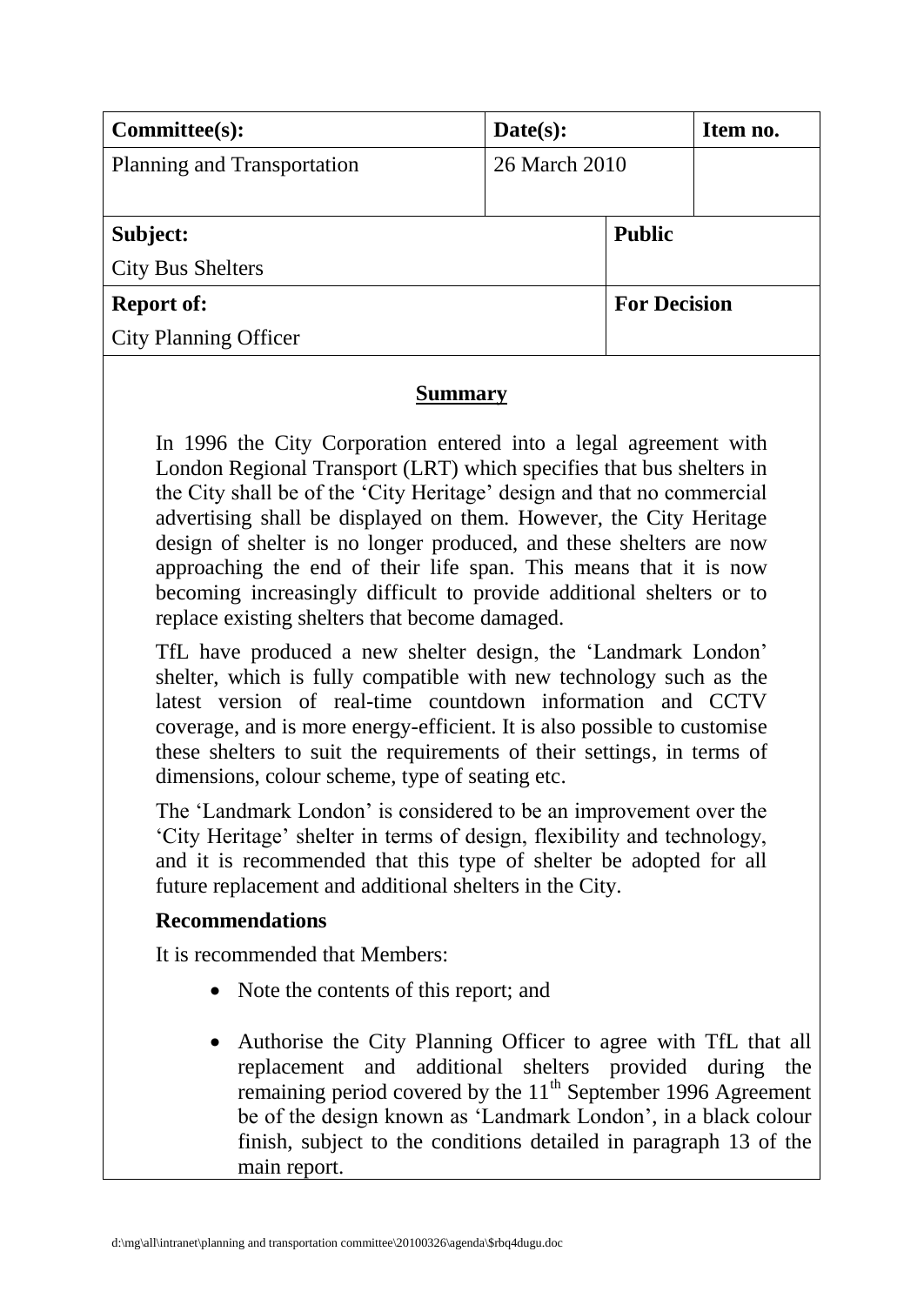# **Main Report**

## **Background**

- 1. In 1996, the City of London and London Regional Transport (now TfL) entered into a legal agreement relating to the provision of bus shelters in the City. The purpose of the agreement was to ensure the provision of good quality shelter facilities for bus passengers in the Square Mile. The key aspects of the agreement are as follows:-
	- All existing and additional shelters are to be the "City Heritage" design;
	- TfL are not permitted to display commercial advertising on any shelters in the City;
	- Responsibility for maintenance of existing shelters rests with TfL, as does the erection and maintenance of additional shelters (with written agreement from the City of London);
	- TfL retain ownership of the shelters, except for those provided for services not operated by TfL (for example, coach services);
	- The current agreement expires on  $11<sup>th</sup>$  September 2016. An option to extend the agreement for a further ten years is included.
- 2. Under the terms of the agreement, the City of London paid TfL £100,000 towards the cost of installing "City Heritage" shelters at 43 locations and to compensate for loss of advertising revenue.

### **Current Position**

- 3. There are currently around 147 bus stops in the City, 62 of which have shelters, or 42%. This compares unfavourably with other central London boroughs, that all have significantly higher percentages of bus stops fitted with shelters (Camden –  $60\%$ ; Hackney –  $87\%$ ; Islington –  $86\%$ ; Lambeth  $-66\%$ ; Southwark – 63%; Tower Hamlets – 81%; Westminster – 64%). Whilst it is not possible to provide shelters at certain stops due to site constraints (narrow pavements, underground utilities etc) it would be of benefit to passengers to increase provision wherever possible.
- 4. However, the "City Heritage" shelter is no longer in production, and this has implications for the provision of additional shelters and the replacement of existing shelters which become damaged or life expired, with spare parts and replacements increasingly difficult and expensive to obtain. The City Heritage shelters are now somewhat dated in design terms and are also incompatible with the new technologies that TfL are proposing for the next generation of shelters, such as the latest version of real-time countdown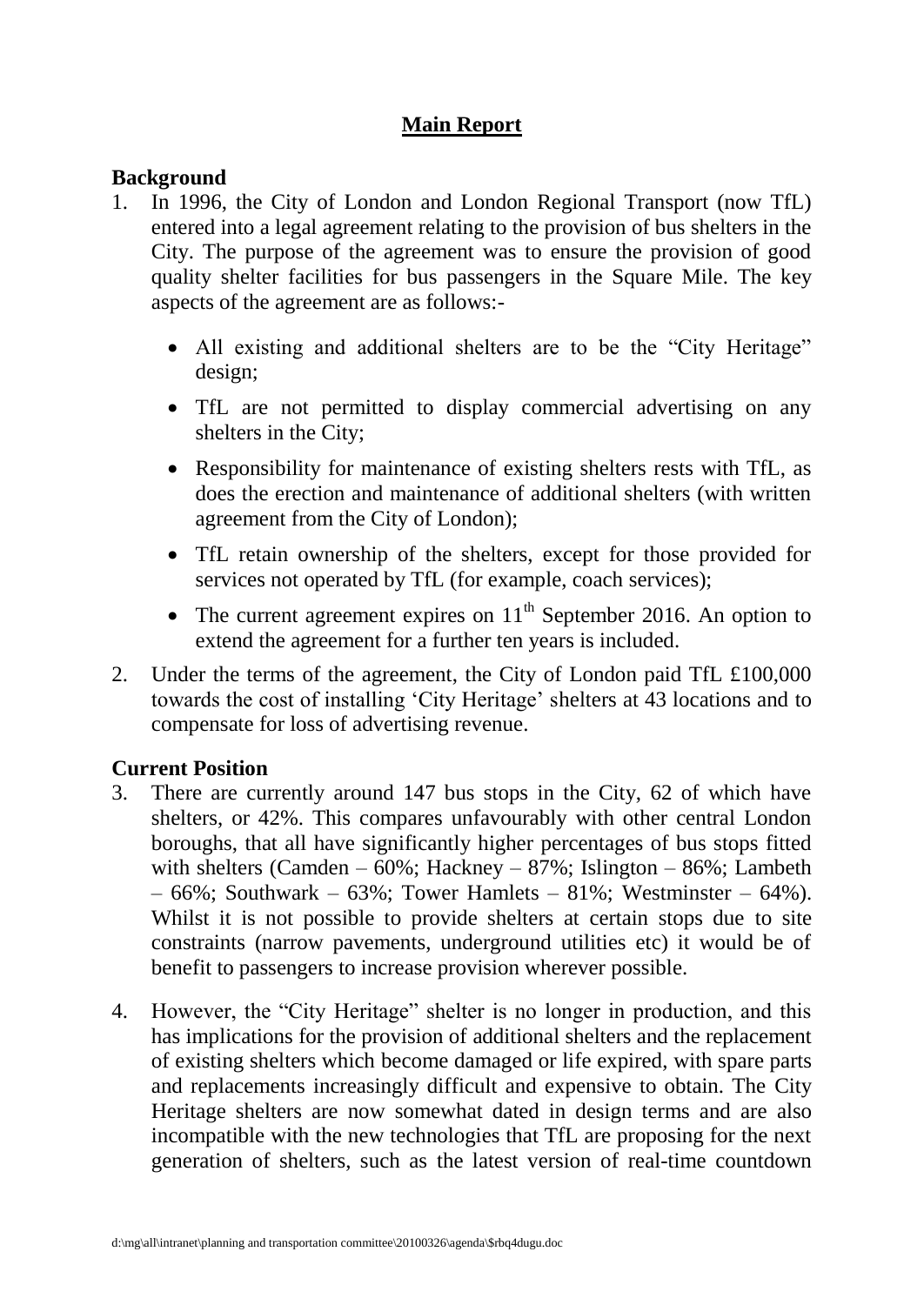information, induction loops and CCTV coverage, and are coming to the end of their intended life-span.

### **"Landmark London"**

- 5. TfL have recently introduced a new model of bus shelter for use across London, the "Landmark London" model. This has been designed to incorporate the latest technology, including real-time countdown display screens and associated 'wireless' communication equipment, improved lighting including illuminated name panels, and energy-efficient power generation such as solar panels. The roof structure has been designed in such a way that these features can be easily retrofitted at a later date. The new shelters have also been designed in such a way as to reduce the time and disruption caused during installation, by means of individual footings which make it easier to avoid subsurface obstacles such as utilities.
- 6. The key features of the Landmark London are:
	- Modular interchangeable components using one, two and three-bay roofs in new "standard" 1.5m or "narrow" 1m width options (see Appendix 2);
	- The ability to retrofit accessories;
	- Improved structural stability and quality;
	- Illuminated bus stop name panel;
	- Improved energy efficiency and power management;
	- Structural "information" panel for future electrical and information features;
	- Enhanced seating products (bench, perch and rest seating);
	- Radio Frequency-transparent roof for accommodating wireless and GPRS communication technologies;
	- Recyclable materials throughout the design, including innovative recycling of existing GRP (glass-reinforced plastic) parts to contribute to new components;
	- The option for using solar photovoltaic panels.
- 7. There is some degree of flexibility regarding the design of the Landmark shelter. The standard colour finish for the Landmark shelters is "silver grey"; however, TfL have informed the City of London that shelters finished in black could be installed within the Square Mile (see Appendix 1). Shelter roofs can be shortened or widened depending on the available space, bench-style seating can be provided with or without armrests, and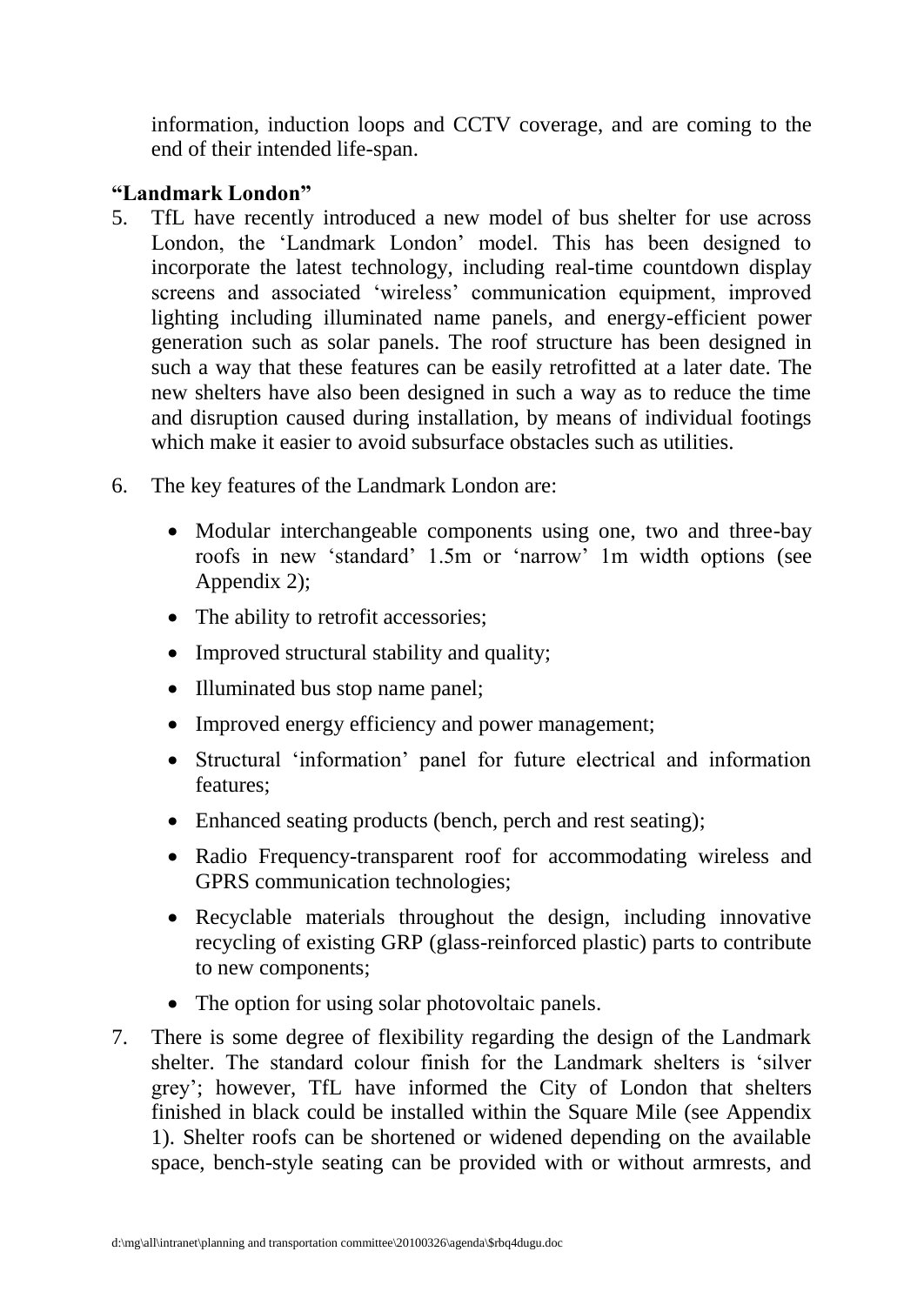the amount and type of information that is displayed on the panels can be varied.

8. TfL currently has a budget that allows for approximately 300 new nonadvertising shelters per year to be installed across London. If the City of London were to agree to the installation of Landmark London shelters, then the City would be included under this programme.

### **Proposals**

- 9. Bus shelters are a valuable addition to the City"s public transport facilities. It is in the interests of the City of London to ensure that existing shelters are in good condition and that additional shelters are provided at key locations around the City. Well designed shelters can also enhance the visual environment and streetscape of particular areas, and play an important role in improving the passenger experience.
- 10. The "Landmark London" is a simple, uncluttered, slim-line style of shelter which would fit relatively unobtrusively into both modern and traditional streetscapes. Adoption of the black colour finish would accord with the City"s street scene guidance, which specifies black for street furniture in order to achieve consistency of colour which helps enhance the appearance of the public realm.
- 11. Adoption of the "Landmark London" shelter would not change any other aspect of the 1996 legal agreement and, in particular, the ban on the display of commercial advertisements would remain in place. The City of London has always sought to restrict on-street advertising to that necessary to advertise retail and business premises and has not allowed general advertising in the City streets. This is seen as adding to the urban quality of the City, making its appearance much less cluttered than many other urban areas.
- 12. Other advantages of the "Landmark London" shelter include:
	- Two-part installation, whereby the base of the frame can be installed and allowed to set, before the main shelter frame is erected, thereby allowing replacements to be implemented without the need for major excavation;
	- Less chance of conflict with utilities resulting from less intrusive installation methods;
	- Associated benefits of adopting a standard TfL design, which include economies of scale, providing clear and consistent facilities for passengers across London (albeit with a different, distinctive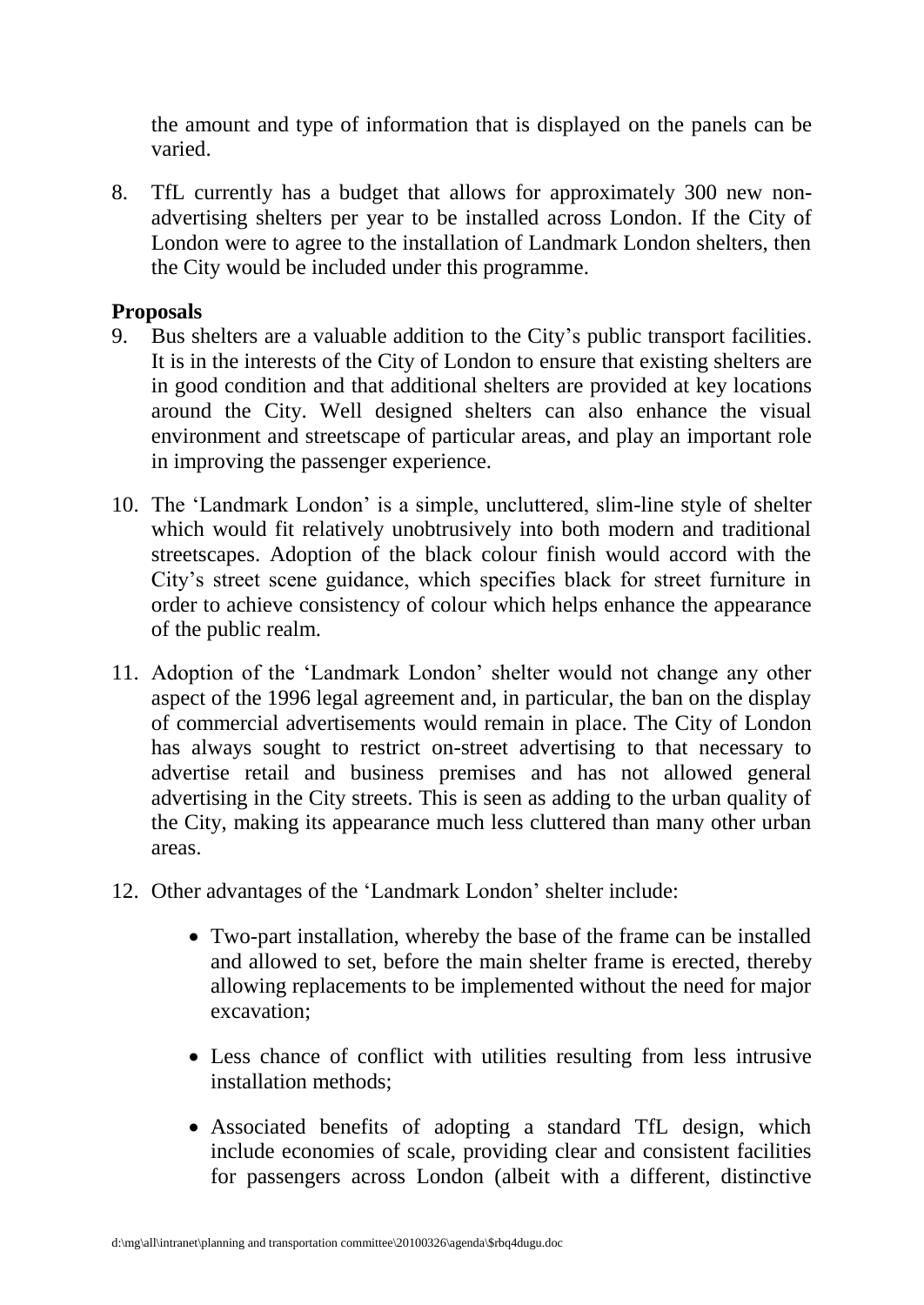colour scheme for the City), and the easier sourcing of replacement shelters.

- 13. It is therefore proposed that the City of London agree to the installation of Landmark London shelters in the Square Mile, subject to the following conditions:
	- All aspects of the existing legal agreement, with the exception of the specific style of shelter, remain in place;
	- All shelters are finished in satin black, thus retaining a distinctive design for the Square Mile;
	- The City of London continues give authorisation for any new shelters where they are being installed at a location where there previously was no shelter, as is stipulated in the current legal agreement.

## **Legal Implications**

14. Under the terms of the  $11<sup>th</sup>$  September 1996 Agreement there is provision for the City and LRT (including their successors) to agree in writing any alternative design for replacement or additional shelters (Clause 5). Therefore, the proposal to substitute the "Landmark London" design for the "City Heritage" design can be agreed in writing within the terms of the 1996 Agreement, without any breach of that Agreement being involved, and without any new Agreement being required.

# **Strategic Implications**

- 15. The installation of new shelters that are compatible with the latest technology would meet the Community Strategy goals of enhancing the built environment of the City and its public realm, ensuring high standards of energy and resource efficiency, and encouraging the use of sustainable forms of transport.
- 16. The adoption of a new, modern style of bus shelter accords with the following key objective in the Planning & Transportation Departmental Business Plan: "To seek, promote and advocate improvements to the transport infrastructure serving the City and London to ensure it remains a competitive international financial, maritime and business centre".

# **Consultees**

17. The Town Clerk, the Director of Environmental Services and the Comptroller & City Solicitor have been consulted during the preparation of this report.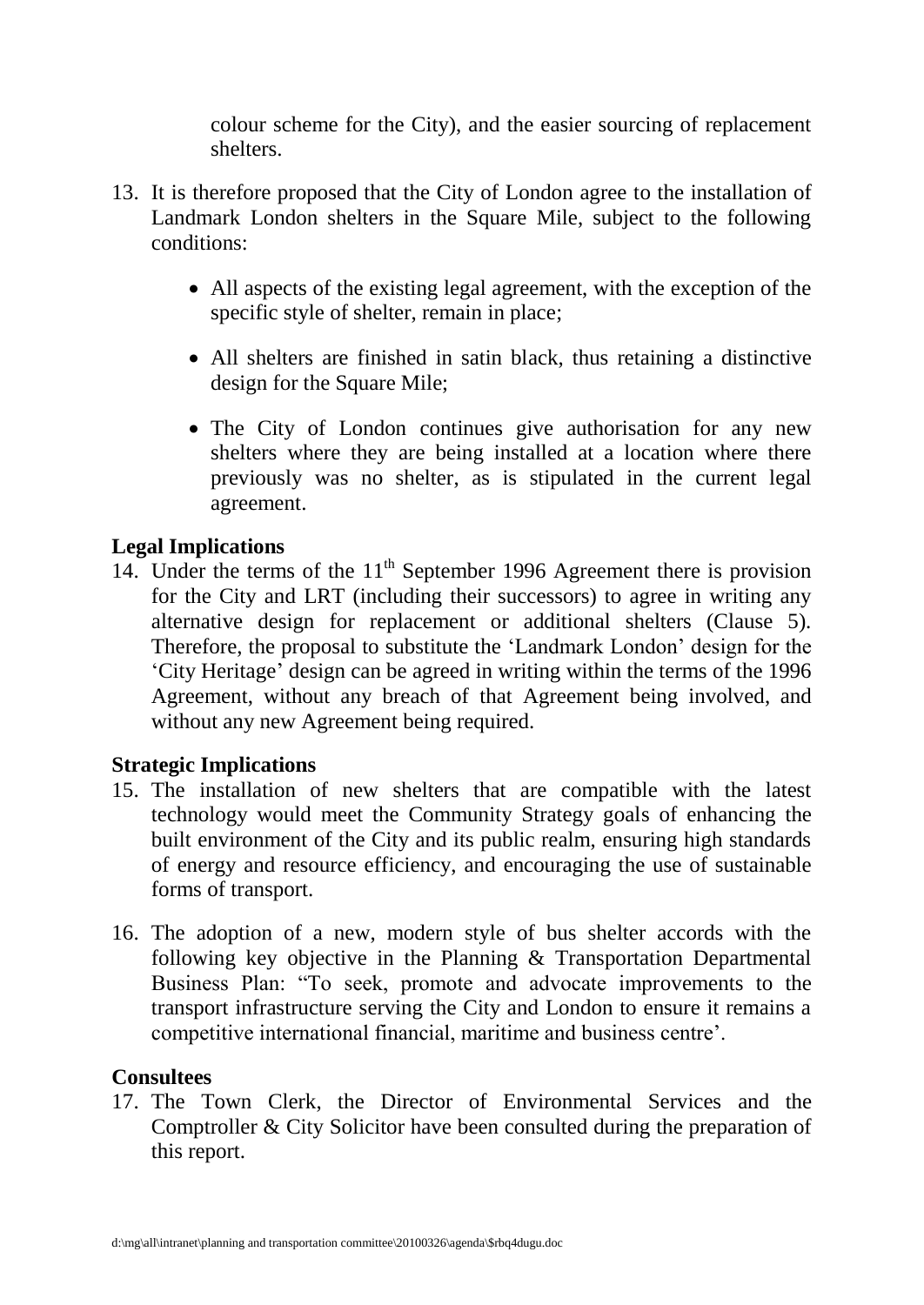#### **Conclusion**

- 18. Bus shelters in the City of London are currently of the "City Heritage" design as stipulated in the terms of a legal agreement between the City and TfL. However, these "City Heritage" shelters are no longer in production, and are therefore costly to maintain and replace, and are not compatible with emerging technologies such as the latest version of real-time countdown and CCTV. TfL are now commencing the roll-out of their new style of shelter, the "Landmark London", which is a modern design and is fully compatible with the latest technologies, thereby enhancing the passenger experience for bus users.
- 19. It is therefore recommended that Members authorise the City Planning Officer to agree an amendment to the current legal agreement to allow the use of Landmark London shelters in the City of London.

#### **Contact:**

*Tom Noble 020 7332 1057 tom.noble@cityoflondon.gov.uk*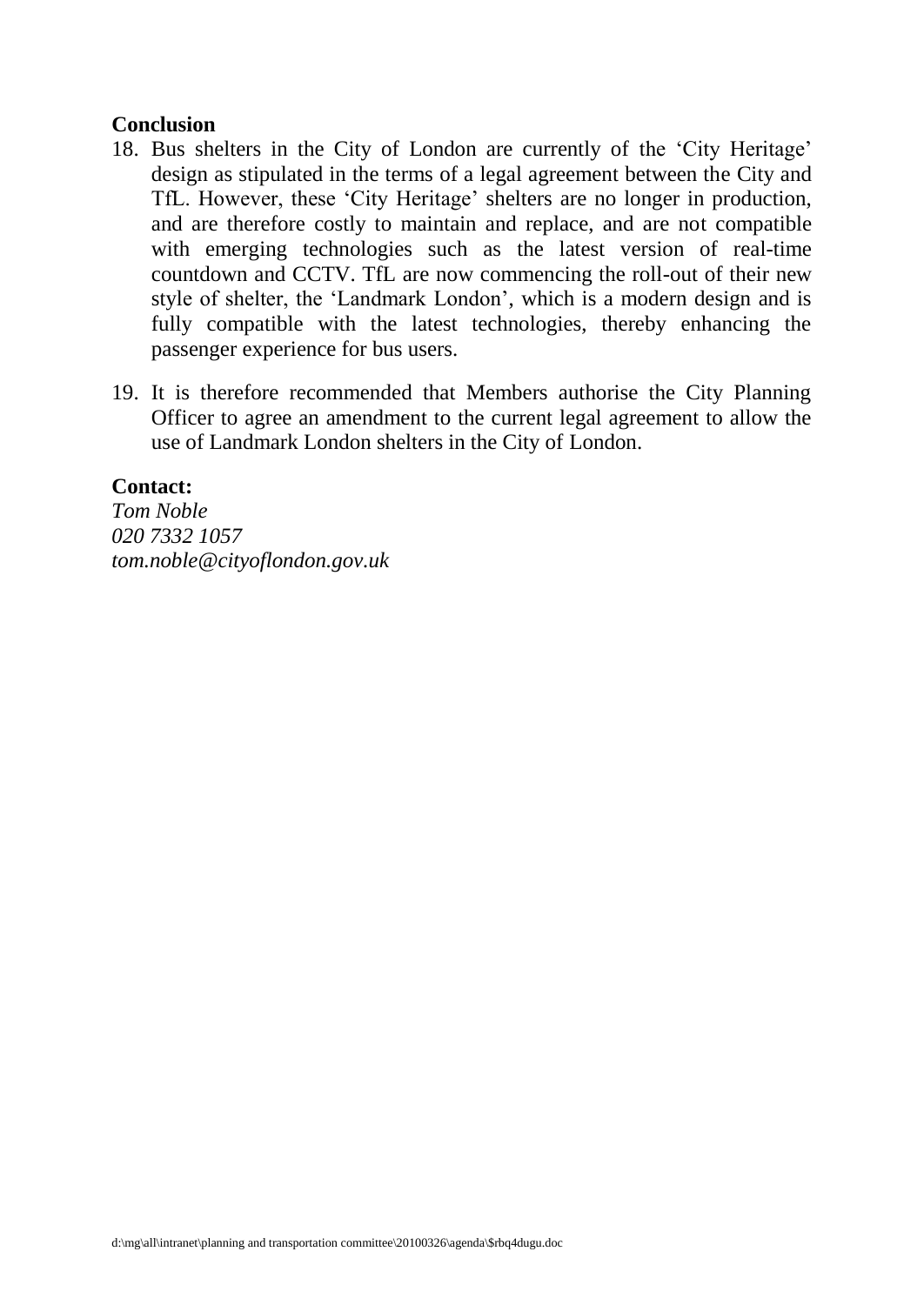

**Appendix 1 – Mock-up of "Landmark London" shelter in black**